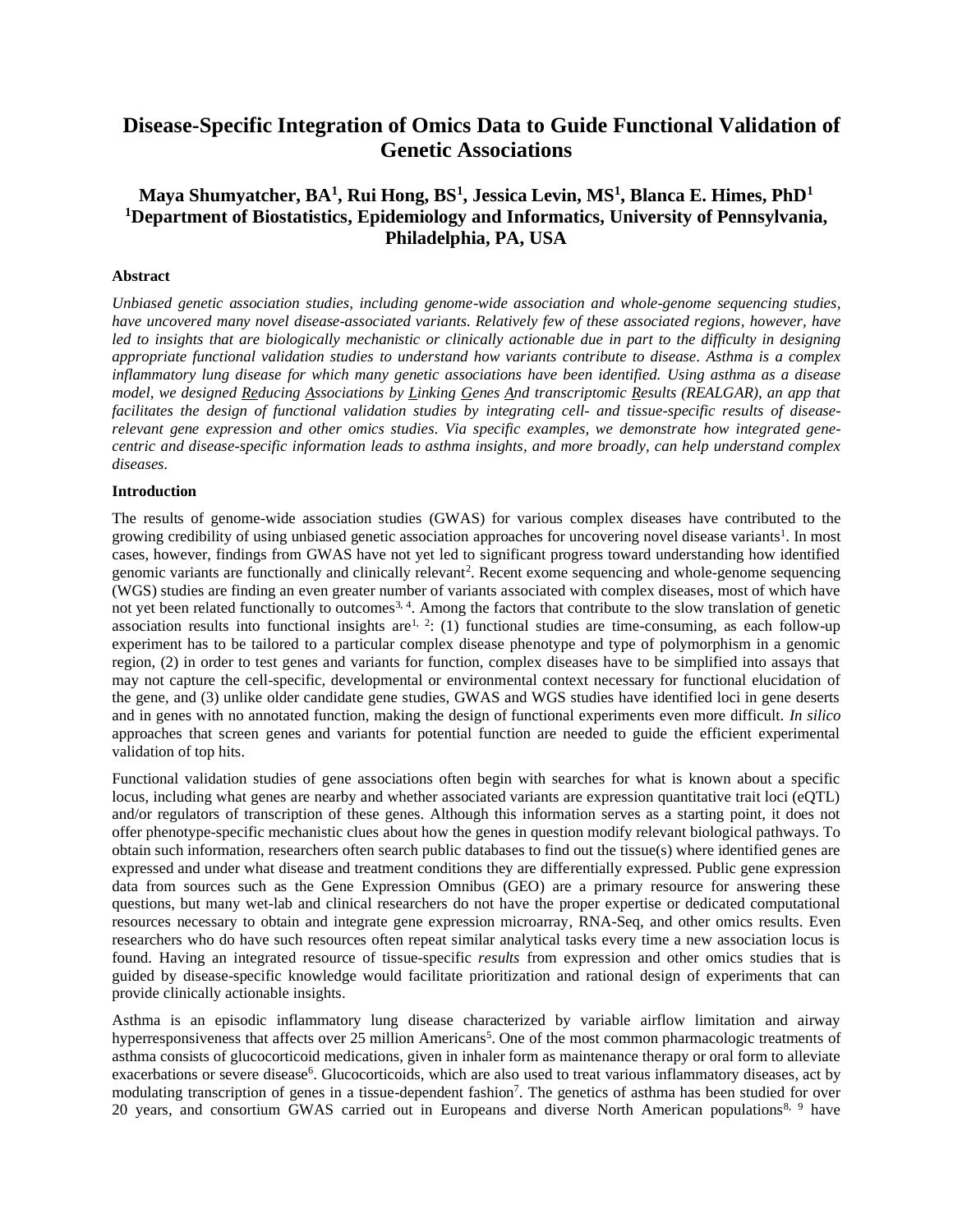identified robust associations at loci such as the *GSDMB-ORMDL3-ZPBP2* 17q21 locus, *HLA-DQ, IL1RL1, IL18RL1, IL33, TSLP, SLC22A5, SMAD3,* and *RORA*. Most strikingly, the 17q21 locus association has been replicated in over 15 independent diverse populations and has been linked to childhood-onset asthma. How associations in this region are functionally related to asthma remains unclear<sup>10</sup>. Because asthma features are heterogeneous and genetic variation also contributes to asthma-related phenotypes such as glucocorticoid response<sup>11</sup>, there is difficulty in determining what specific traits are modulated by measured statistical associations with asthma.

Here, we present REducing Associations by Linking Genes And transcriptomic Results (REALGAR), an app that integrates results from gene expression, RNA-Seq and other omics studies to help guide validation experiments for gene associations. We use asthma as a disease model to show how gene-centric information that is gathered in a disease-specific fashion can be useful to better understand associations.

## **Methods**

#### *Data Sources*

*Gene Expression*. A search for all human gene expression microarray datasets matching search terms related to "asthma" and "glucocorticoid" was performed in GEO<sup>12</sup>. Raw signal intensity and phenotype files from relevant datasets were downloaded. The R package arrayQualityMetrics was used to perform quality control analysis on each dataset<sup>13</sup>. Samples that did not pass quality control measures within datasets were excluded from subsequent analyses, and any provided covariates that were deemed to influence outcomes and/or produce batch effects via cluster analyses were noted. Pre-processing of raw signal intensities was performed with Robust Multi-Array Average (RMA).<sup>14</sup> Three asthma-related RNA-Seq datasets<sup>15-17</sup> were obtained from GEO.

*Gene Association*. Publicly available single nucleotide polymorphism (SNP) association results from asthma GWAS studies were obtained from three sources: (1) the Genome-Wide Repository of Associations Between SNPs and Phenotypes (GRASP), a catalog hosted by the National Heart, Lung and Blood Institute that contains all publicly available SNPs with reported p-values < $0.05^{18}$ , (2) the GABRIEL Consortium<sup>8</sup>, and (3) the EVE Consortium<sup>9</sup>. GABRIEL results were filtered to select SNPs with p-values <0.05, and the EVE results, which contain distinct pvalues for different racial/ethnic groups, were filtered to select SNPs that had p-value <0.05 in at least one group. The UCSC liftOver executable and chain files<sup>19</sup> were used to convert the GABRIEL genome coordinates from the hg17 genome build into the hg19 genome build, which is the version used by GRASP and EVE. SNP locations were mapped to genes (within 10kb on either end) using  $BEDTools^{20}$  according to the hg19 reference genome.

*Glucocorticoid Receptor DNA Binding Sites*. ChIP-Seq results for a variety of tissues and transcription factors have identified protein-DNA binding events that may modulate transcription<sup>21</sup>. Of relevance to asthma, one study identified regions of the genome where glucocorticoid receptors bind after 1 hour of treatment with a glucocorticoid (100nM dexamethasone) in A549 cells, an adenocarcinomic human alveolar basal epithelial cell line<sup>22</sup>. ChIP-Seq results from this dataset were obtained via the UCSC genome browser, where they are reported accorded to the hg19 genome build, and mapped to genes (within 10kb on either end) using  $BEDTools^{20}$ .

#### *Gene Expression Analysis*

For microarray data, differential expression was quantified using the R package limma<sup>23</sup>. For datasets with noticeable batch effects, the R package SVA was used to perform differential expression analyses while adjusting for batch effect<sup>24</sup>. Fold changes were computed from the  $log2$  fold changes output by limma or SVA, and standard deviations were computed as log2 fold change divided by the moderated t-statistic output by limma or SVA. Results from 27 asthma and glucocorticoid response datasets were saved for inclusion in the app.

RNA-Seq data was analyzed with Kallisto<sup>25</sup> to quantify transcript abundance according to reads mapped to the hg38 reference genome and Sleuth<sup>26</sup> to compute transcript-level differential expression results. Gene-level results displayed in REALGAR correspond to those of the transcript with the lowest differential expression p-value, in cases where genes had more than one transcript with reported results. The fold change and standard deviation reported in the app correspond to the beta and standard error of beta measures that are output by Sleuth.

For both microarray and RNA-Seq, differential expression results were computed for the test condition of interest relative to within-study controls (i.e. asthma vs. non-asthma samples, or glucocorticoid treatment vs. vehicle). Results of analyzed datasets were stored for use with the app.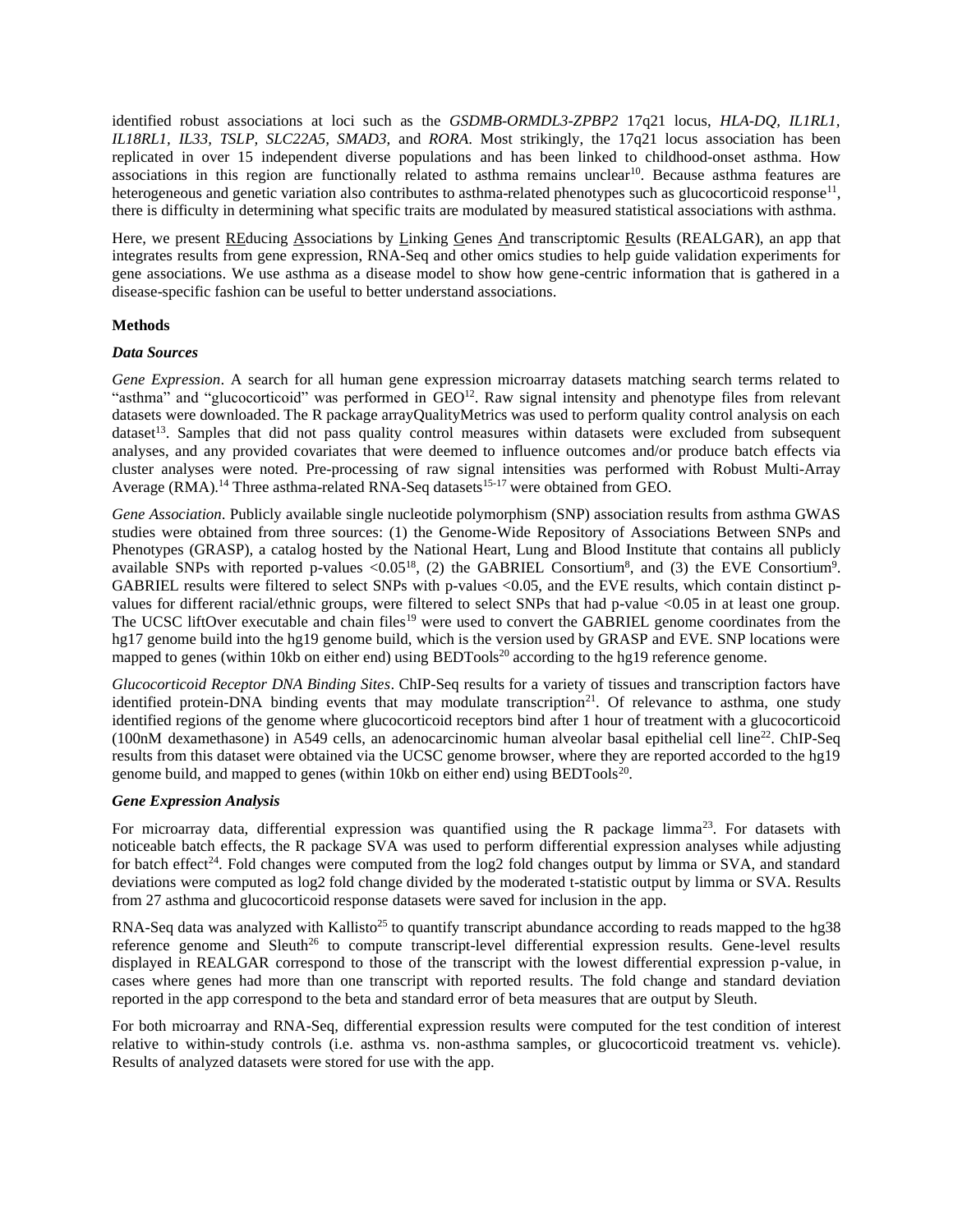To obtain an illustrative hypothesis related to our datasets, we conducted a meta-analysis of all available glucocorticoid response microarray datasets (Table 1) using the R package GeneMeta<sup>27</sup>. Microarray probes were matched to official gene symbols using Bioconductor database packages for corresponding microarray platforms, and gene-level intensities were computed by obtaining the mean of probe intensities for all probes matching to an official gene symbol. Matrix files for overlapping genes of each study were used by GeneMeta to compute combined two-sided z-scores.

| <b>GEO</b><br>Accession<br><b>Number</b> | <b>Microarray Platform</b>                  | <b>Study Description*</b>                   |
|------------------------------------------|---------------------------------------------|---------------------------------------------|
| GSE55876                                 | Affymetrix Human Gene 1.0 ST Array          | Lymphoblastic leukemia cells; $(N=6)$       |
|                                          |                                             | 3 dexamethasone (100nM; 6h), 3 vehicle      |
| GSE55877                                 | Affymetrix Human Gene 1.0 ST Array          | Lymphoblastic leukemia cells; $(N=6)$       |
|                                          |                                             | 3 dexamethasone (100nM; 6h), 3 vehicle      |
| GSE4917                                  | Affymetrix Human Genome U133A Array         | MCF10A-Myc cells; $(N=6)$                   |
|                                          |                                             | 3 dexamethasone (1uM; 24h), 3 vehicle       |
| GSE22152                                 | Affymetrix Human Genome U133 Plus 2.0 Array | Lymphoblastic leukemia cells; $(N=12)$      |
|                                          |                                             | 6 dexamethasone (100nM; 6h), 6 vehicle      |
| GSE22779                                 | Affymetrix Human Genome U133 Plus 2.0 Array | Peripheral blood mononuclear cells; $(N=6)$ |
|                                          |                                             | 3 dexamethasone (10uM; 6h), 3 vehicle       |
| GSE61880                                 |                                             | Monocyte derived macrophages; $(N=6)$       |
|                                          | Affymetrix HT HG-U133+ PM Array Plate       | 3 dexamethasone (100nM; 10h), 3 vehicle     |

**Table 1.** Glucocorticoid response datasets used for meta-analysis

\*Each entry contains: cell type; total sample size; sample size and treatment condition for cases, sample size of vehicle controls

## *REALGAR Design and Features*

The RStudio package Shiny, which enables creation of web applications that users can easily engage without needing a background in programming<sup>28</sup>, was used to create REALGAR, as its end users include wet-lab researchers with little computing experience. The app code, results of analyzed datasets and GENCODE hg19 reference genome files were saved on a DigitalOcean droplet containing a Shiny server that includes various R packages to retrieve and display results (i.e., forestplot, lattice, and Gviz). The app is displayed at http://realgar.org and the full code is available a[t https://github.com/HimesGroup/realgar.](https://github.com/HimesGroup/realgar) 

To use the app, an official gene symbol or SNP ID is provided by a user (Figure 1). Users can select (1) tissue and (2) asthma types to be included by clicking on corresponding checkboxes, (3) what asthma-related drug treatment gene expression results to display (e.g., glucocorticoid, beta-agonist or vitamin D treatment), and (4) which of the GWAS results (GRASP, EVE and/or GABRIEL) to include. If EVE is selected, an additional option box allows the user to choose results from specific populations (i.e., African American, Latino, European American, or all subjects). As selections are made, the analyzed GEO datasets that match the selected criteria appear in a table in a separate "Datasets loaded" tab that provides: (1) GEO accession numbers that link directly to GEO entries, (2) PMIDs for papers, when available, that link directly to PubMed entries, and (3) a brief description of each dataset.

Study-specific results are visualized as a forest plot in which the selected gene's fold changes for all selected tissue and asthma type comparisons are shown as computed relative to within-study controls (Figure 2A). If a SNP ID, rather than a gene symbol, is entered, results for the gene closest to that SNP are displayed. If one or more of the treatment options are selected, a second forest plot displays the fold changes of this gene under the treatment(s) selected, relative to within-study controls, for all selected tissue types with available data. Forest plot rows are colored according to the negative log10 of the corresponding false-discovery rate adjusted p-values (i.e., q-values), and an adjoining table displays study information, including tissue type and endotype or treatment, as applicable.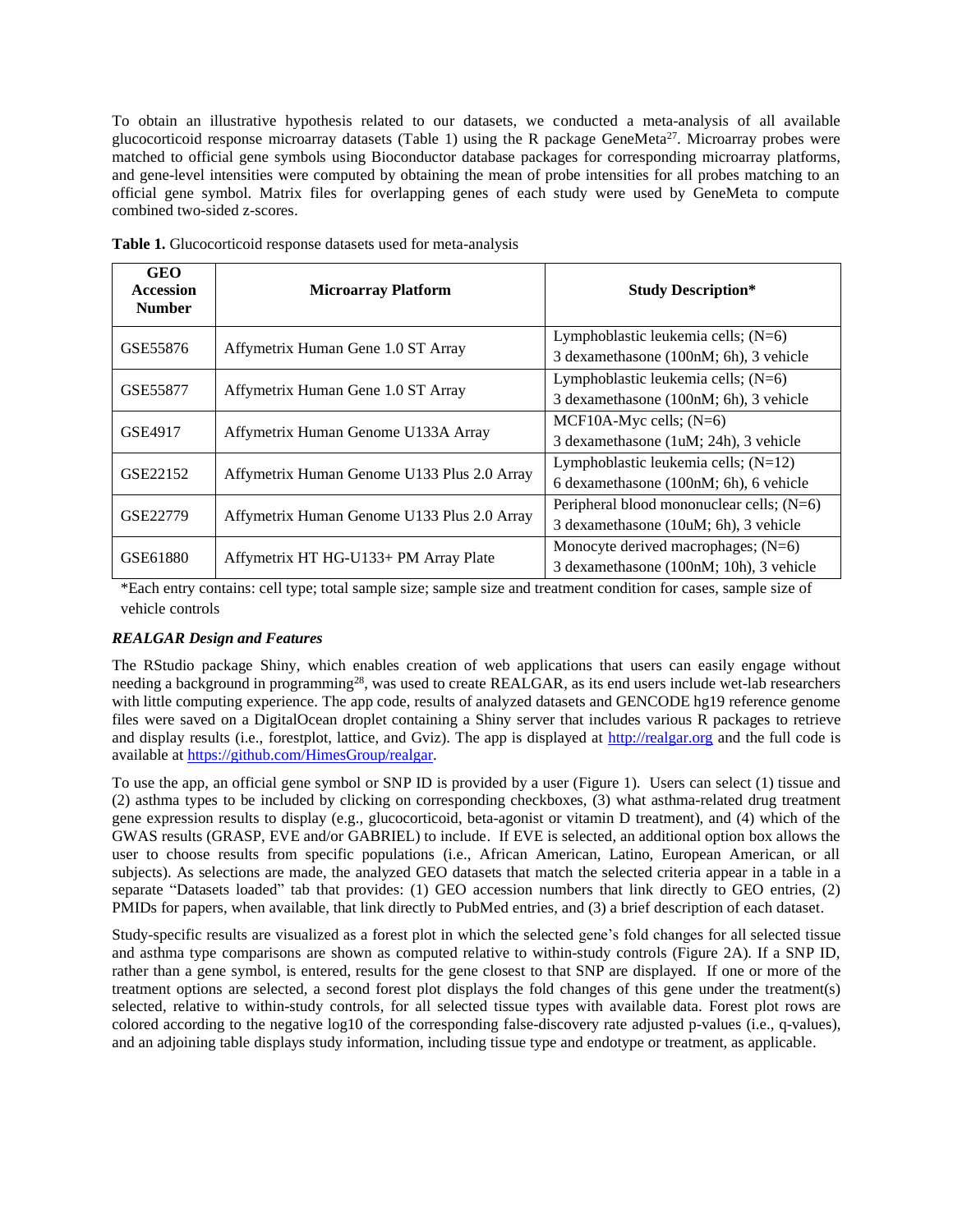| <b>Select options:</b>                                                                                                                                                                                                                                                                                                                                                                       |                                                                                                                                                                                     |                                                                                                                                |                                                                                                                             |  |  |  |
|----------------------------------------------------------------------------------------------------------------------------------------------------------------------------------------------------------------------------------------------------------------------------------------------------------------------------------------------------------------------------------------------|-------------------------------------------------------------------------------------------------------------------------------------------------------------------------------------|--------------------------------------------------------------------------------------------------------------------------------|-----------------------------------------------------------------------------------------------------------------------------|--|--|--|
| <b>Tissue</b>                                                                                                                                                                                                                                                                                                                                                                                | Asthma Type                                                                                                                                                                         | Treatment                                                                                                                      | <b>GWAS Results</b>                                                                                                         |  |  |  |
| Airway smooth muscle 2 Bronchial epithelium<br>Bronchoalveolar lavage $\Box$ CD4 $\Box$ CD8 $\Box$ Lens epithelium<br>$\Box$ Lymphoblastic leukemia cell $\Box$ Lymphoblastoid cell<br>Macrophage MCF10A-Myc Nasal epithelium<br>Osteosarcoma U2OS cell   Peripheral blood mononuclear cell<br>Small airway epithelium ■ White blood cell ■ Whole lung<br><b>SELECT/UNSELECT ALL TISSUES</b> | $\Box$ Allergic asthma<br>$\blacktriangleright$ Asthma<br>Asthma and rhinitis<br>Fatal asthma<br>$\Box$<br>Mild asthma<br>Non-allergic asthma<br>Non-asthma smoker<br>Severe asthma | Beta-agonist treatment<br>□ Glucocorticoid treatment<br>Vitamin D treatment<br>Official gene symbol or SNP ID:<br><b>GAPDH</b> | GABRIEL<br>$\triangleleft$ GRASP<br>$\blacktriangleright$ EVE<br><b>GWAS display options:</b><br>Which EVE p-values to use? |  |  |  |
|                                                                                                                                                                                                                                                                                                                                                                                              |                                                                                                                                                                                     |                                                                                                                                | African American                                                                                                            |  |  |  |
| Data download:<br>The results displayed in the forest plots and gene tracks below may also be downloaded directly here:                                                                                                                                                                                                                                                                      |                                                                                                                                                                                     |                                                                                                                                |                                                                                                                             |  |  |  |
| ▲ DOWNLOAD FOLD CHANGE AND P-VALUE RESULTS DISPLAYED IN FOREST PLOTS BELOW<br>LOWNLOAD GWAS RESULTS DISPLAYED IN GENE TRACKS BELOW                                                                                                                                                                                                                                                           |                                                                                                                                                                                     |                                                                                                                                |                                                                                                                             |  |  |  |

**Figure 1.** REALGAR users specify input: gene name or SNP ID, tissue(s), phenotype(s), and which GWAS results to display. If EVE is selected, an additional option appears, allowing the user to select a population of interest. A reactive table of loaded datasets that will be used for result output is displayed in a separate tab. Results can be downloaded directly.

Below the expression results, an ideogram of the selected gene's chromosome with its location indicated by a red line is shown, along with a genome track displaying the gene's transcripts (Figure 2B). If there are SNPs with GRASP, EVE or GABRIEL asthma association results and/or glucocorticoid receptor (GR) binding sites within 10kb of the gene's boundaries, then association and/or GR binding site tracks will also be present. GR binding sites are colored according to the ENCODE-provided binding scores, with higher scores corresponding to brighter colors. SNP association results are colored according to negative log10 of p-value, so that lower p-values correspond to brighter colors. Individual plots can be downloaded in .png format, and tables of expression results and SNPs can be downloaded in .csv format. GWAS results displayed can be downloaded, allowing users to obtain quantitative results of the associations across populations.

#### **Results**

*Generating Hypotheses That Link Gene Associations to Function with REALGAR.* The tissue-specific results available in REALGAR offer insights about the role of prominent asthma-associated genes. Looking up the 17q21 loci genes *GSDMB*, *ORMDL3* and *ZPBP2* in the app reveals that glucocorticoid treatment does not alter the expression of these genes, nor are they differentially expressed among subjects with asthma in any of the available tissue types. Thus, these genes are not involved in glucocorticoid or immune responses, nor are they useful as asthma biomarkers, according to the evidence provided. In contrast, REALGAR shows that *IL1R1* is highly glucocorticoid responsive in macrophages, where dexamethasone treatment induces a 3.41 (95% CI: 2.65-4.39) increased fold-change vs. control (q-value 3.13x10<sup>-06</sup>). Additionally, *IL1R1* mRNA has decreased expression in nasal epithelium of asthma subjects with allergic rhinitis vs. non-asthma controls, exhibiting a fold-change of 0.60 (95% CI: 0.49-0.73; q-value 0.020). These tissue-specific results help suggest experiments that may clarify the role of *IL1R1* in asthma.

*Using REALGAR to Re-Prioritize Disease-Associated Genes for Functional Validation Studies.* By combining GRbinding site results with SNP results from GRASP, EVE and GABRIEL, 511 unique asthma-associated SNPs that were within GR-binding sites were identified. Among these was rs6090585, within an intron of the *SRC Proto-Oncogene, Non-Receptor Tyrosine Kinase* (*SRC*) gene, which had a nominally significant association with asthma in the GABRIEL GWAS consortium study (p-value 0.010; OR 1.13 [1.03-1.24])<sup>8</sup>. Although this SNP would not be a preferred candidate for further study based on the GWAS results alone, the integrated data in REALGAR provides further evidence that the locus may be relevant to asthma: (1) it is located in a putative GR binding site, (2) *SRC* mRNA expression is increased in CD8+ cells in severe asthma (fold change 1.33 [1.17-1.5] vs. non-asthma controls; q-value 0.012), and (3) *SRC* mRNA expression is decreased in macrophages treated with the glucocorticoid dexamethasone (fold change 0.47 [0.35, 0.64] vs. control; q-value 0.0038) (Figure 2). Another asthma-associated SNP within a GR-binding site was rs3759324, a SNP located within introns of two genes: *Lymphotoxin Beta Receptor (LTBR)* and *Sodium Channel Epithelial 1 Alpha Subunit* (*SCNN1A*). This SNP was nominally associated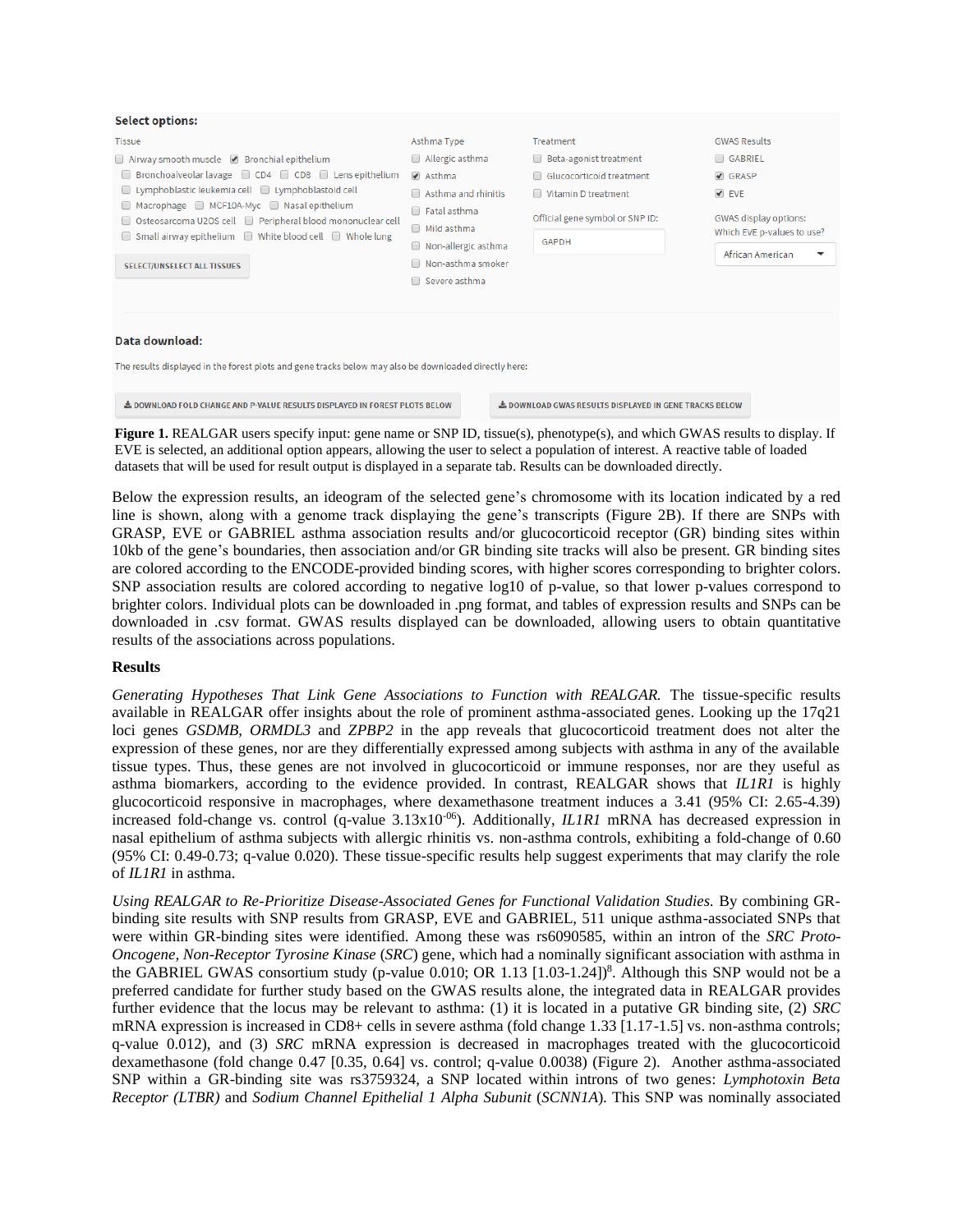with asthma in the GRASP study (p-value 0.0044; OR 1.07 [1.02-1.12]), and thus would not be prioritized for further study based on GWAS data. Considering other data in REALGAR, however, increases support for the hypothesis that this locus is related to asthma: (1) rs3759324 is located in a putative GR-binding site with the highest possible ENCODE binding score (1000), (2) the GR-binding site in question occurs fewer than 30kb upstream of several *SCNN1A* transcripts, suggesting mRNA levels of this gene are modulated directly by glucocorticoids, (3) *SCNN1A* mRNA expression is increased in CD8+ cells in severe asthma (fold change 1.53 [1.22-1.92] vs. nonasthma controls; q-value 0.027), and (4) *SCNN1A* mRNA expression is increased in lens epithelial cells treated with dexamethasone (fold change 14.98 [9.34, 24.01] vs. control; q-value 0.023). In contrast, no significant changes were observed for *LTBR* mRNA levels in any disease state or tissue type tested, although the GR-binding site containing the SNP of interest lies upstream of several *LTBR* transcripts. According to these results, *SCNN1A* should be prioritized for study as an asthma gene, and specifically as a modulator of glucocorticoid and/or immune response. These examples highlight how REALGAR's integrated data can aid in re-prioritizing associations for functional validation studies.

*Insights Provided By Meta-Analysis of Single-Modality Data in REALGAR.* In addition to using REALGAR to understand genetic associations, integration of data types in the app provides novel insights about the role of genes in disease. For example, a meta-analysis of six of the glucocorticoid-response expression microarray datasets in REALGAR found that *Suppressor of Cytokine Signaling 1* (*SOCS1*) gene ranked as the "top" gene according to magnitude of two-sided z-score (6.2; two-sided z-score false discovery rate <10-5 ) (Figure 3). While *SOCS1* was highly responsive to glucocorticoids in most tissues, structural cells were an exception: *SOCS1* was not responsive in epithelium, and results in airway smooth muscle were mixed, with a nominally significant decrease observed in one study (fold change  $0.74$  [0.65, 0.85]; p-value  $6.1x10^{-3}$ ; q-value 0.089) and an increase in another (fold change 1.81 [1.30, 2.52]; p-value 3.58 x10<sup>-3</sup>; q-value 0.020). Previous studies have identified *SOCS1* as a target via which glucocorticoids regulate inflammation and a mediator of rhinovirus-induced asthma exacerbations<sup>29, 30</sup>. REALGAR results provide complementary information: (1) a GR-binding site near the gene suggests that *SOCS1* is directly activated by glucocorticoids, and (2) the results of 17 microarray studies and RNA-Seq show that *SOCS1* mRNA levels are not significantly different between asthma and non-asthma subjects, except for in bronchial epithelial cells, where they were decreased in asthma subjects (fold change 0.83 [0.76, 0.91]; q-value 0.021). These observations suggest that glucocorticoids may not be able to rectify differences in *SOCS1* levels that are present in bronchial epithelial cells of asthma subjects. Thus, aggregating single-modality data allows for detection of patterns not apparent in single datasets, while complementary information available in REALGAR allows for quick insights into disease-specific gene function.

#### **Discussion**

Integration of omics data is challenging, as it requires a thorough understanding of heterogeneous data types, as well as computational resources and expertise to store and analyze large datasets<sup>31</sup>. Various public resources host omics data, but much work remains in maximizing this data's ability to inform human pathobiology by presenting results derived from omics data integration to wet-lab researchers, who can validate hypotheses. The development of novel computational tools that integrate and visualize omics datasets is vital in bridging the gap between streams of raw data and clinically relevant findings. Several publicly available apps that are helpful in understanding GWAS data exist. For example, HaploReg is a widely used tool that allows users to look up information about a SNP, including others in linkage disequilibrium to it, chromatin state and protein binding annotation from ENCODE, sequence conservation, its effect on regulatory motifs, and associated  $eQTLs<sup>32</sup>$ . A visualization-centered app that provides similar information is LocusExplorer, which is built using the shiny R framework to provide high resolution graphics of omics data for a genomic region<sup>33</sup>. Despite their utility, these tools' insights are largely not tissuespecific and hence are limited in their ability to provide insights into disease and treatment mechanisms, which are tissue specific. Apps that focus on tissue-specific analysis include NetWAS, an efficient and visually appealing app that integrates GWAS results with tissue-specific networks derived from gene expression data to re-prioritize disease-gene associations<sup>34</sup>. While NetWAS includes many tissue-specific results, it does not use disease-specific knowledge to guide integration and presentation of results to wet-lab researchers, who answer specific, hypothesisdriven questions. We built REALGAR as a tissue-specific and disease-focused app to ensure its results are immediately helpful to wet-lab biologists, as well as to researchers who seek to carry out unbiased data analyses.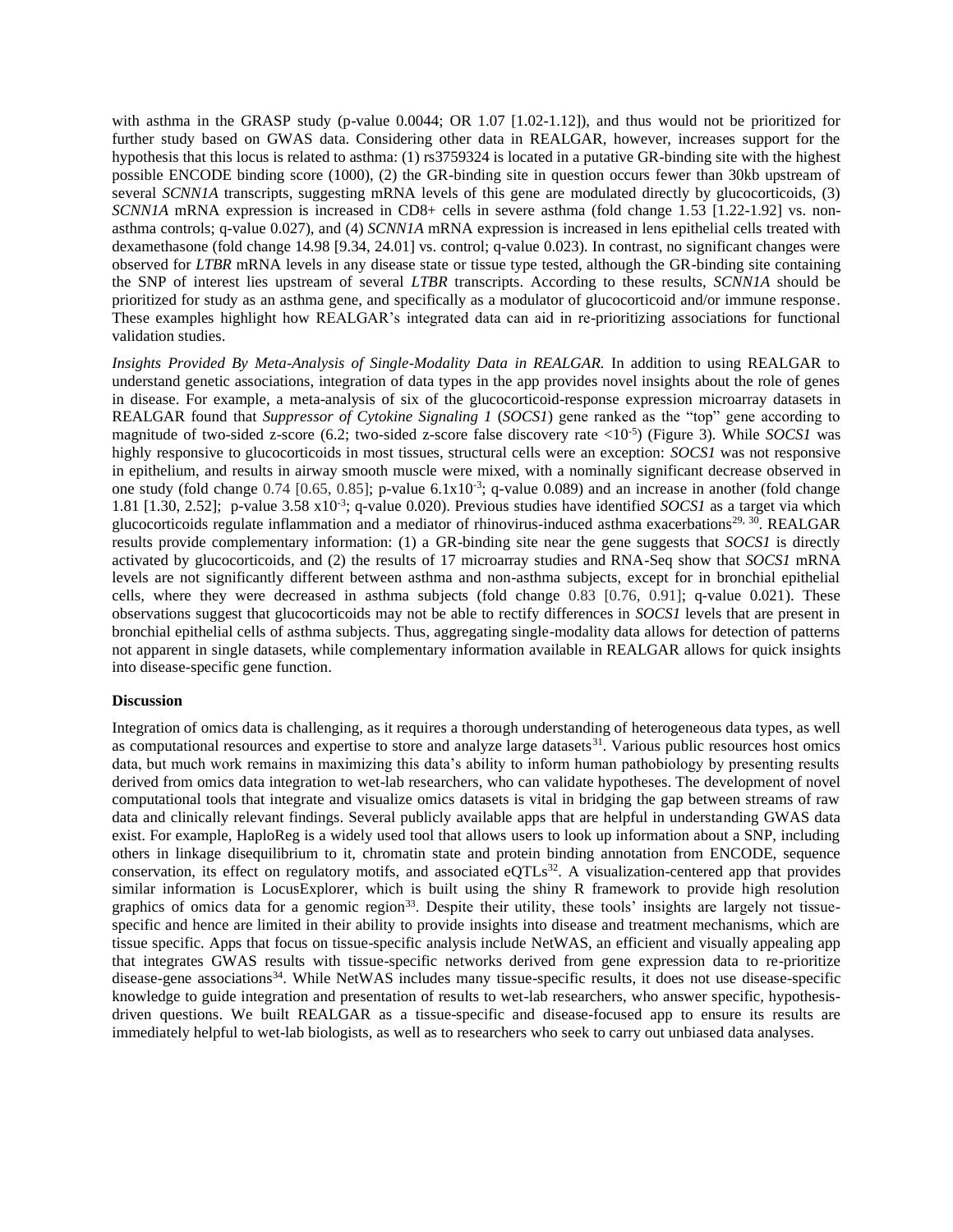

**Figure 2.** REALGAR output. **A)** Forest plots show gene fold-changes of differential expression, with colors corresponding to q-values. Example shown for *SRC* indicates that its mRNA is increased in CD8+ cells of severe asthma subjects and decreased with glucocorticoid treatment in macrophages. **B)** Genome tracks show gene transcripts, GR binding sites and SNPs with GWAS results. Example shown for *SRC* reveals that asthmaassociated SNPs are within/near GR binding sites.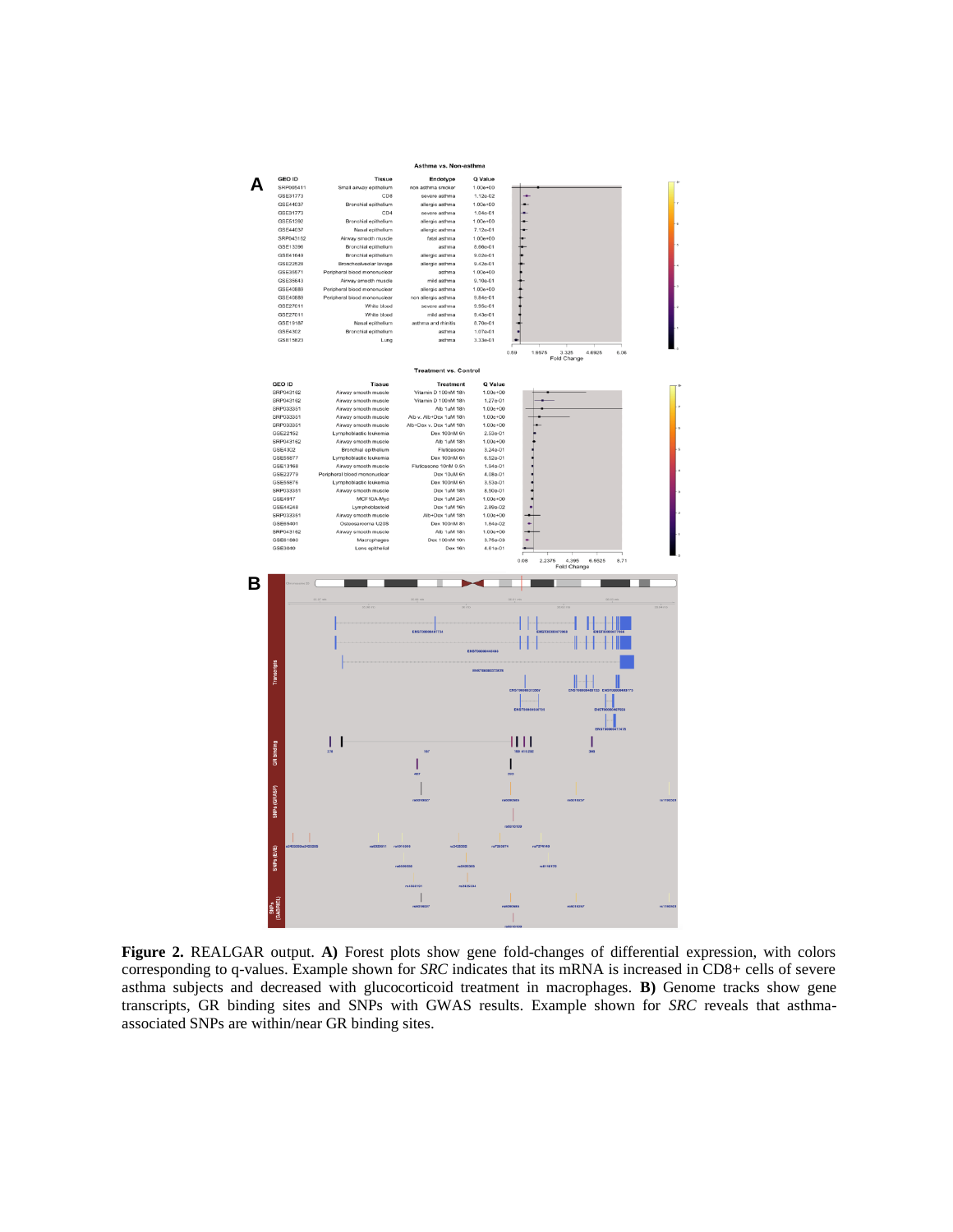#### **Treatment vs. Control**

| <b>GEO ID</b> | <b>Tissue</b>                | <b>Treatment</b>       | Q Value      |                                                              |         |
|---------------|------------------------------|------------------------|--------------|--------------------------------------------------------------|---------|
| GSE22779      | Peripheral blood mononuclear | Dex 10uM 6h            | 1.71e-03     |                                                              |         |
| GSE55877      | Lymphoblastic leukemia       | Dex 100nM 6h           | 1.29e-02     |                                                              |         |
| GSE55876      | Lymphoblastic leukemia       | Dex 100nM 6h           | 6.36e-03     |                                                              | $+7$    |
| GSE22152      | Lymphoblastic leukemia       | Dex 100nM 6h           | 2.16e-03     |                                                              |         |
| GSE61880      | Macrophages                  | Dex 100nM 10h          | 1.49e-03     |                                                              | $-6$    |
| SRP033351     | Airway smooth muscle         | Dex 1uM 18h            | 1.95e-02     |                                                              |         |
| GSE44248      | Lymphoblastoid               | Dex 1uM 16h            | 1.53e-06     |                                                              |         |
| GSE4917       | MCF10A-Myc                   | Dex 1uM 24h            | 1.57e-01     |                                                              | $F_{5}$ |
| GSE3040       | Lens epithelial              | Dex 16h                | 6.49e-01     |                                                              |         |
| SRP033351     | Airway smooth muscle         | Alb 1uM 18h            | $1.00e + 00$ |                                                              |         |
| SRP033351     | Airway smooth muscle         | Alb v. Alb+Dex 1uM 18h | $1.00e + 00$ |                                                              |         |
| GSE65401      | Osteosarcoma U20S            | Dex 100nM 8h           | 7.64e-01     |                                                              |         |
| SRP043162     | Airway smooth muscle         | Vitamin D 100nM 18h    | 8.00e-01     |                                                              | $-3$    |
| SRP033351     | Airway smooth muscle         | Alb+Dex 1uM 18h        | $1.00e + 00$ |                                                              |         |
| SRP043162     | Airway smooth muscle         | Vitamin D 100nM 18h    | $1.00e + 00$ |                                                              |         |
| GSE4302       | Bronchial epithelium         | Fluticasone            | 4.30e-01     |                                                              | - 2     |
| SRP043162     | Airway smooth muscle         | Alb 1uM 18h            | $1.00e + 00$ |                                                              |         |
| SRP043162     | Airway smooth muscle         | Alb 1uM 18h            | $1.00e + 00$ |                                                              |         |
| GSE13168      | Airway smooth muscle         | Fluticasone 10nM 0.5h  | 8.94e-02     |                                                              |         |
| SRP033351     | Airway smooth muscle         | Alb+Dex v. Dex 1uM 18h | $1.00e + 00$ |                                                              |         |
|               |                              |                        |              |                                                              | L 0     |
|               |                              |                        |              | 0.38<br>2.005<br>3.63<br>5.255<br>6.88<br><b>Fold Change</b> |         |

**Figure 3.** *SOCS1* was the most significant differentially expressed gene in response to glucocorticoids across all tissues. Its levels increased highly in immune cells and were not changed in structural cells, with the exception of airway smooth muscle, which had mixed results between datasets.

A well-known challenge in understanding complex diseases such as asthma is that disease-associated polymorphisms vary by race and ethnicity. This factor will be important to address in bridging the gap from omics results to clinically relevant insights. REALGAR allows users to view GWAS results at a population-specific level, and functional validation studies that harness the granular nature of these population-level results can lead to improved understanding of the clinical significance of disease-specific loci. A detailed understanding of the correspondence between genetic variants and clinical outcomes will be an important stepping stone towards more personalized medical care.

In ongoing work, we are improving REALGAR by including datasets for more phenotypes, and while we continue to be focused on pulmonary disease phenotypes, future versions will include other complex diseases. In addition to incorporating a broader set of phenotypes, we are adding additional data types, namely eQTL and additional RNA-Seq results. To complement the population-level GWAS results currently included in the app, we will integrate population-specific information for the gene expression results, as this information is available for some of the datasets. Rather than duplicate the compilation of SNP data that exists in other tools, we seek to focus on providing novel integration of disease-focused omics datasets. While scoring metrics across integrated datasets remain highly biased and arbitrary from a biological perspective, future versions of REALGAR will include a scoring metric that weights user-selected datasets to provide an overall ranking that is based on ranks within datasets. As with all *in silico* tools, the goal of such scores will be to provide evidence-based hypotheses for experimental studies.

#### **Conclusion**

We created REALGAR, an app that integrates gene- and disease-specific data to present insights that are helpful for designing functional validation studies in support of genetic associations. REALGAR has an intuitive, user-friendly interface and, while it harnesses the computational power of R, requires no programming background for its use. We provide several specific hypotheses about asthma-related genes based on REALGAR results that may lead to biological insights about asthma and its treatment.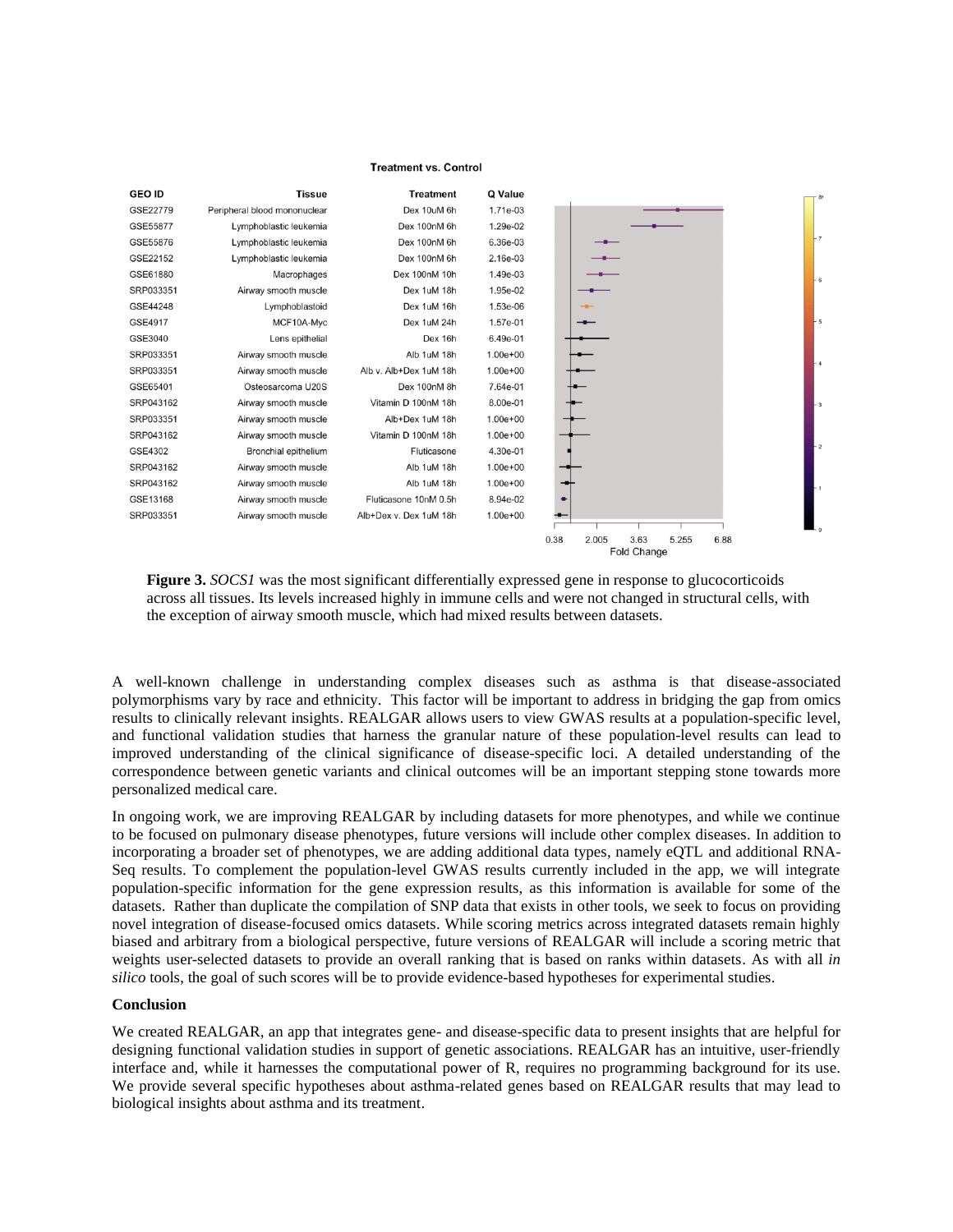#### **References**

1. Manolio TA, Brooks LD, Collins FS. A HapMap harvest of insights into the genetics of common disease. J Clin Invest. 2008;118(5):1590-605.

2. Manolio TA. Genomewide association studies and assessment of the risk of disease. N Engl J Med. 2010;363(2):166-76.

3. Massey J, Eyre S. Rare variants and autoimmune disease. Brief Funct Genomics. 2014;13(5):392-7.

4. Marei HE, Althani A, Suhonen J, El Zowalaty ME, Albanna MA, Cenciarelli C, et al. Common and Rare Genetic Variants Associated With Alzheimer's Disease. J Cell Physiol. 2016;231(7):1432-7.

5. Akinbami L, Moorman J, Bailey C, Zahran H, King M, Johnson C, et al. Trends in asthma prevalence, health care use, and mortality in the United States, 2001–2010. Hyattsville, MD: National Center for Health Statistics; 2012.

6. Fanta CH. Asthma. N Engl J Med. 2009;360(10):1002-14.

7. Rhen T, Cidlowski JA. Antiinflammatory action of glucocorticoids--new mechanisms for old drugs. N Engl J Med. 2005;353(16):1711-23.

8. Moffatt MF, Gut IG, Demenais F, Strachan DP, Bouzigon E, Heath S, et al. A large-scale, consortiumbased genomewide association study of asthma. N Engl J Med. 2010;363(13):1211-21.

9. Torgerson DG, Ampleford EJ, Chiu GY, Gauderman WJ, Gignoux CR, Graves PE, et al. Meta-analysis of genome-wide association studies of asthma in ethnically diverse North American populations. Nat Genet. 2011;43(9):887-92.

10. Ono JG, Worgall TS, Worgall S. 17q21 locus and ORMDL3: an increased risk for childhood asthma. Pediatr Res. 2014;75(1-2):165-70.

11. Tantisira KG, Lasky-Su J, Harada M, Murphy A, Litonjua AA, Himes BE, et al. Genomewide association between GLCCI1 and response to glucocorticoid therapy in asthma. N Engl J Med. 2011;365(13):1173-83.

12. Edgar R, Domrachev M, Lash AE. Gene Expression Omnibus: NCBI gene expression and hybridization array data repository. Nucleic Acids Res. 2002;30(1):207-10.

13. R Development Core Team. R: A Language and Environment for Statistical Computing. Vienna, Austria: R Foundation for Statistical Computing; 2016.

14. Gautier L, Cope L, Bolstad BM, Irizarry RA. affy--analysis of Affymetrix GeneChip data at the probe level. Bioinformatics. 2004;20(3):307-15.

15. Himes BE, Koziol-White C, Johnson M, Nikolos C, Jester W, Klanderman B, et al. Vitamin D Modulates Expression of the Airway Smooth Muscle Transcriptome in Fatal Asthma. PLoS One. 2015;10(7):e0134057.

16. Himes BE, Jiang X, Wagner P, Hu R, Wang Q, Klanderman B, et al. RNA-Seq transcriptome profiling identifies CRISPLD2 as a glucocorticoid responsive gene that modulates cytokine function in airway smooth muscle cells. PLoS One. 2014;9(6):e99625.

17. Hackett NR, Butler MW, Shaykhiev R, Salit J, Omberg L, Rodriguez-Flores JL, et al. RNA-Seq quantification of the human small airway epithelium transcriptome. BMC Genomics. 2012;13:82.

18. Eicher JD, Landowski C, Stackhouse B, Sloan A, Chen W, Jensen N, et al. GRASP v2.0: an update on the Genome-Wide Repository of Associations between SNPs and phenotypes. Nucleic Acids Res. 2015;43(Database issue):D799-804.

19. Speir ML, Zweig AS, Rosenbloom KR, Raney BJ, Paten B, Nejad P, et al. The UCSC Genome Browser database: 2016 update. Nucleic Acids Research. 2016;44(D1):D717-D25.

20. Quinlan AR. BEDTools: The Swiss-Army Tool for Genome Feature Analysis. Curr Protoc Bioinformatics. 2014;47:11 2 1-34.

21. Djebali S, Davis CA, Merkel A, Dobin A, Lassmann T, Mortazavi A, et al. Landscape of transcription in human cells. Nature. 2012;489(7414):101-8.

22. Reddy TE, Pauli F, Sprouse RO, Neff NF, Newberry KM, Garabedian MJ, et al. Genomic determination of the glucocorticoid response reveals unexpected mechanisms of gene regulation. Genome Res. 2009;19(12):2163-71.

23. Smyth GK. Limma: linear models for microarray data. . In: Gentleman R, Carey V, Dudoit S, Irizarry R, Huber W, editors. Bioinformatics and Computational Biology Solutions using R and Bioconductor. New York: Springer; 2005. p. 397-420.

24. JT L, WE J, HS P, EJ F, AE J, JD S. sva: Surrogate Variable Analysis. R package version 3200. 2016.

25. Bray NL, Pimentel H, Melsted P, Pachter L. Near-optimal probabilistic RNA-seq quantification. Nat Biotechnol. 2016;34(5):525-7.

26. Pimentel HJ, Bray N, Puente S, Melsted P, Pachter L. Differential analysis of RNA-Seq incorporating quantification uncertainty. bioRxiv. 2016.